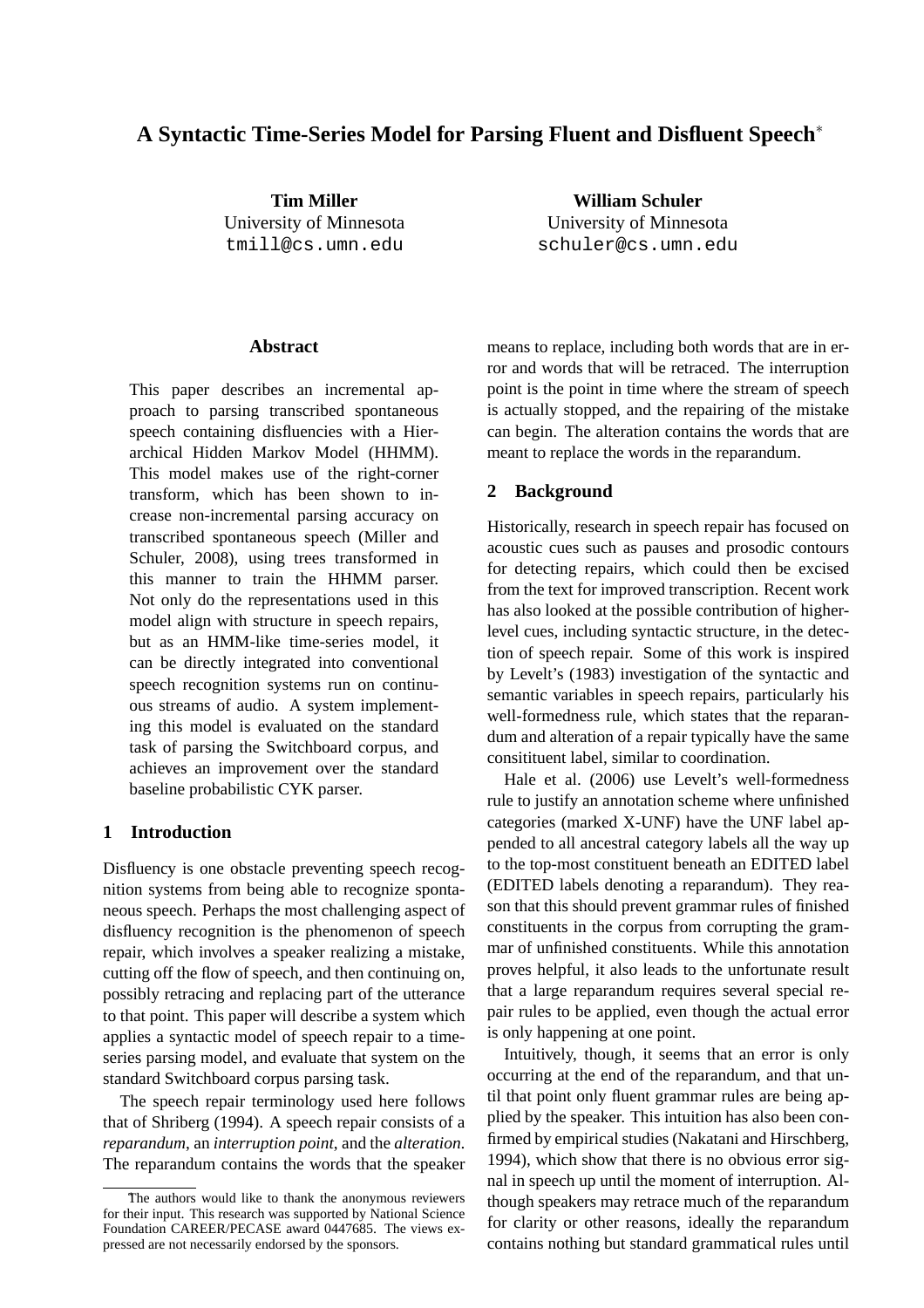the speech is interrupted.<sup>1</sup>

Another recent approach to this problem (Johnson and Charniak, 2004) uses a tree-adjoining grammar (TAG) approach to define a mapping between a source sentence possibly containing a repair, and a target, fluent sentence. The use of the TAG channel model is justified by the putative crossing dependencies seen in repairs like *. . . a flight to Boston, uh, I mean, to Denver...* where there is repetition from the reparandum to the repair. Essentially, this model is building up the reparandum and alteration in tandem, based on these crossing dependencies. While this is an interesting model, it focuses on detection and removal of EDITED sections, and subsequent parsing of cleaned up speech. As such, it introduces challenges for integrating the system into a real-time speech recognizer.

Recent work by Miller and Schuler (2008) showed how a probabilistic grammar trained on trees modified by use of the *right-corner transform* can improve parsing accuracy over an unmodified grammar when tested on the Switchboard corpus. The approach described here builds on that work in using right-corner transformed trees, and extends it by mapping them to a time-series model to do parsing directly in a model of the sort used in speech recognition. This system is shown to be more accurate than a baseline CYK parser when used to parse the Switchboard corpus. The remainder of this section will review the rightcorner transform, followed by Section 3, which will step through an extended example giving details about the transform process and its applicability to the problem of processing speech repairs.

### **2.1 Right-corner transform**

The right-corner transform rewrites syntax trees, turning all right branching structure into left branching structure, and leaving left branching structure as is. As a result, constituent structure can be explicitly built from the bottom up during incremental recognition. This arrangement is well-suited to recognition of speech with errors, because it allows constituent structure to be built up using fluent speech rules until the moment of interruption, at which point a special repair rule may be applied.

Before transforming the trees in the grammar into right-corner trees, trees are binarized in the same manner as Johnson (1998b) and Klein and Manning  $(2003).$ <sup>2</sup> Binarized trees are then transformed into right-corner trees using transform rules similar to

those described by Johnson (1998a). In this transform, all right branching sequences in each tree are transformed into left branching sequences of symbols of the form  $A_1/A_2$ , denoting an incomplete instance of category  $A_1$  lacking an instance of category  $A_2$  to the right.<sup>3</sup>

Rewrite rules for the right-corner transform are shown below, first flattening right-branching structure:



then replacing it with left-branching structure:



Here, the first two rewrite rules are applied iteratively (bottom-up on the tree) to flatten all right branching structure, using incomplete constituents to record the original nonterminal ordering. The third rule is then applied to generate left branching structure, preserving this ordering.

An important property of this transform is that it is reversible. Rewrite rules for reversing a right-corner transform are simply the converse of those shown above.

Because this process turns right expansion into left expansion (leaving center expansion as the only stack consumer), right-corner transformed trees also require less stack memory than ordinary phrase structure trees. This key property of the right-corner transform is exploited in the mapping of transformed training trees to a time-series model. This property will be examined further in Section 5.

### **3 Speech Repair Example**

A substantial example of a speech repair from the Switchboard corpus can be seen in Figures 1 and 2,

 $1$ One objection to this claim is the case of multiple nested repairs. In this case, though, we presume that all reparanda were originally intended by the speaker to be fluent at the time of generation.

<sup>&</sup>lt;sup>2</sup>For the details of the particular binarization process used here, see Miller and Schuler (2008).

<sup>&</sup>lt;sup>3</sup>Here, all  $A_i$  denote nonterminal symbols, and all  $\alpha_i$  denote subtrees; the notation  $A_1:\alpha_1$  indicates a subtree  $\alpha_1$  with label  $A_1$ ; and all rewrites are applied recursively, from leaves to root.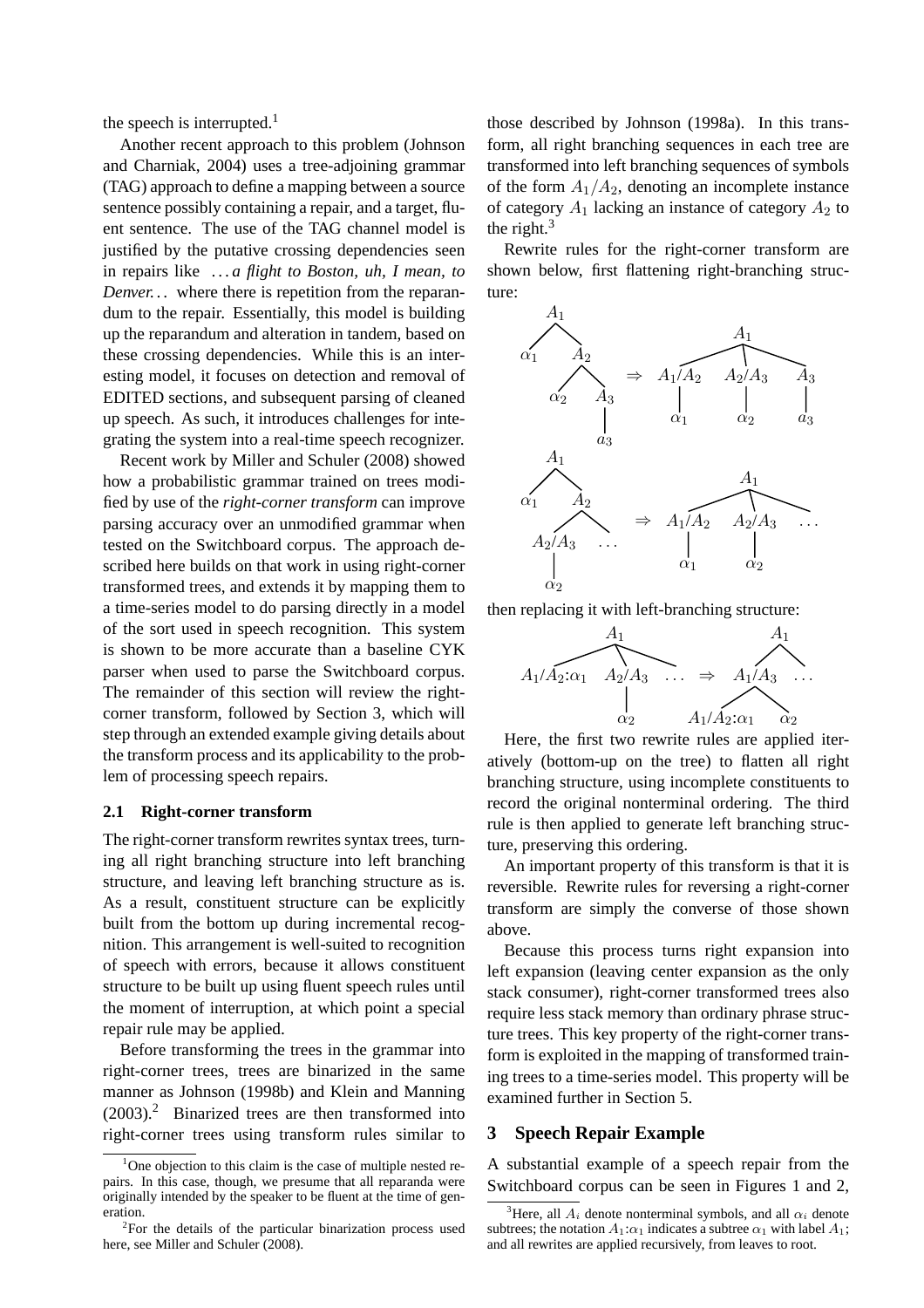

Figure 1: Binarized tree repair structure, with the -UNF propagation as in Hale et al. (2006) shown in brackets.



Figure 2: Right-corner transformed tree with repair structure

in which the same repair and surrounding context is shown after the preliminary binarization process, and after the right-corner transform. Figure 1 also shows, in brackets, the augmented annotation described above from Hale et al. (2006). This scheme consisted of adding -X to an EDITED label which produced a category X (daughter annotation), as well as propagating the -UNF label at the right corner of the tree up through every parent below the EDITED root.

### **3.1 Re-annotation of speech repair**

Before applying the right-corner transform, some corpus pre-processing steps are applied — Figure 1 shows an example tree after these changes. These steps aim to improve on the default annotation of repair in the Switchboard corpus by making the representation more in line with linguistic as well as processing desiderata.

The standard annotation practice of having the EDITED label as the category at the root of a reparandum does not represent any proposed linguistic phenomenon, and it conflates speech repairs of different categories. As a result, the parser is unable to make use of information about which syntactic category the reparandum was originally intended to be. This information would be useful in the example discussed here, since an unfinished NP is followed by a completed NP. The daughter annotation used by Hale et al. fixes this annotation to allow the parser to have access to this information. The annotation scheme in this paper also makes use of the daughter annotation.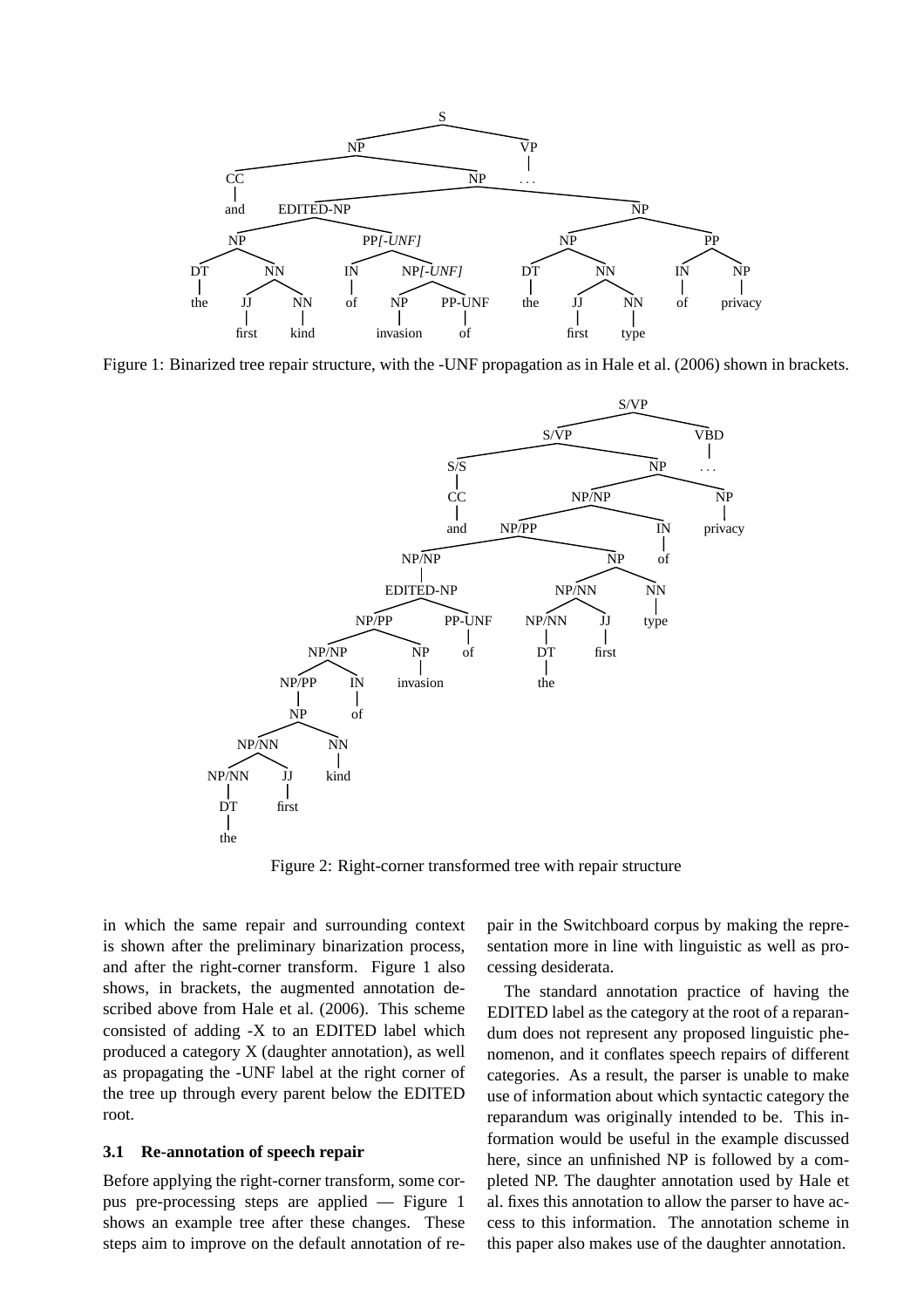In addition, trees are modified to reduce the arity of speech repair rules, and to change the model of how repairs occur. The default Switchboard has, e.g. an NP reparandum (headed by EDITED) and the NP alteration represented as siblings in the syntax tree. This annotation seems to implicitly model all repairs as stopping the process of producing the current constituent, then starting a new one. In contrast, the representation here models repairs of this type as a speaker generating a partial noun phrase, realizing an error, and then continuing to generate *the same noun phrase*. This representation scheme thus represents the beginning of an effort to distinguish between repairs that are changing the direction of the utterance and those that are just fixing a local mistake.

### **3.2 Right-corner transform model of speech repair**

The right corner transform is then applied to this example in Figure 2. The resulting tree representation is especially valuable because it models human production of speech repairs well, by not applying any special rule until the moment of interruption.

In the example in Figure 1, there is an unfinished constituent (PP-UNF) at the end of the reparandum. This standard annotation is deficient because even if an unfinished consituent like PP-UNF is correctly recognized, and the speaker is essentially in an error state, there may be several partially completed constituents above — in Figure 1, the NP, PP, and NP above the PP-UNF. These constituents need to be completed, but using the standard annotation there is only one chance to make use of the information about the error that has occurred — the  $'NP \rightarrow NP PP-UNF'$  rule. Thus, by the time the error section is completed, there is no information by which a parsing algorithm could choose to reduce the topmost NP to EDITED (or EDITED-NP) other than independent rule probabilities.

The approach used by Hale et al. (2006) works because the information about the transition to an "error state" is propagated up the tree, in the form of the -UNF tags. As the parsing chart is filled in from the bottom up, each rule applied is essentially coming out of a special repair rule set, and so at the top of the tree the EDITED hypothesis is much more likely. However, this requires that several fluent speech rules from the data set be modified for use in a special repair grammar, which not only reduces the amount of available training data, but violates our intuition that reparanda are usually fluent up until the actual edit occurs.

The right corner transform works in a different way, by building up constituent structure from left to right. In Figure 2, the same repair is shown as it appears in the training data for this system. With this representation, the problem noticed by Hale and colleagues has been solved in a different way, by incrementally building up *left-branching* rather than right-branching structure, so that only a single special error rule is required at the end of the constituent. As seen in the figure, all of the structure beneath the EDITED-NP label is built using rules from the fluent grammar. It is only at one point, when the PP-UNF is found, that a repair rule is applied and the EDITED-NP section is found. The next step in the process is that the NP essentially restarts (the NP/NP label), and the subsequent words start to build up what will be the NP alteration in a fluent manner.

To summarize, while the -UNF propagation scheme often requires the entire reparandum to be generated from a speech repair rule set, this scheme only requires one special rule, where the moment of interruption actually occurred. This reduces the number of special speech repair rules that need to be learned and saves more potential examples of fluent speech rules, and therefore potentially makes better use of limited data.

# **4 Mapping to an HHMM**

This section describes how a corpus of trees transformed as above can be mapped to a time-series model called a Hierarchical Hidden Markov Model (HHMM) in order to incorporate parsing into speech decoding. This suggests that this approach can be used in applications using streaming speech input, unlike other parsing approaches which are cubic time on input length at best, and require input to be presegmented.

This section will begin by showing how HHMMs can model linguistic structure by extending standard Hidden Markov Models (HMMs) used in speech recognition, and will follow with a description of how right-corner transformed trees can be mapped to this model topology.

### **4.1 Hierarchical HMMs**

In general, the hidden state in an HMM can be as simple or complex as necessary. This can include factorizing the hidden state into any number of interdependent random variables modeling the sub-states of the complex hidden state. A Hierarchical Hidden Markov Model is essentially an HMM with a specific factorization that is useful in many domains — the hidden state at each time step is factored into  $d$  random variables which function as a stack, and  $d$  additional boolean random variables which regulate the operations of the stack through time. The boolean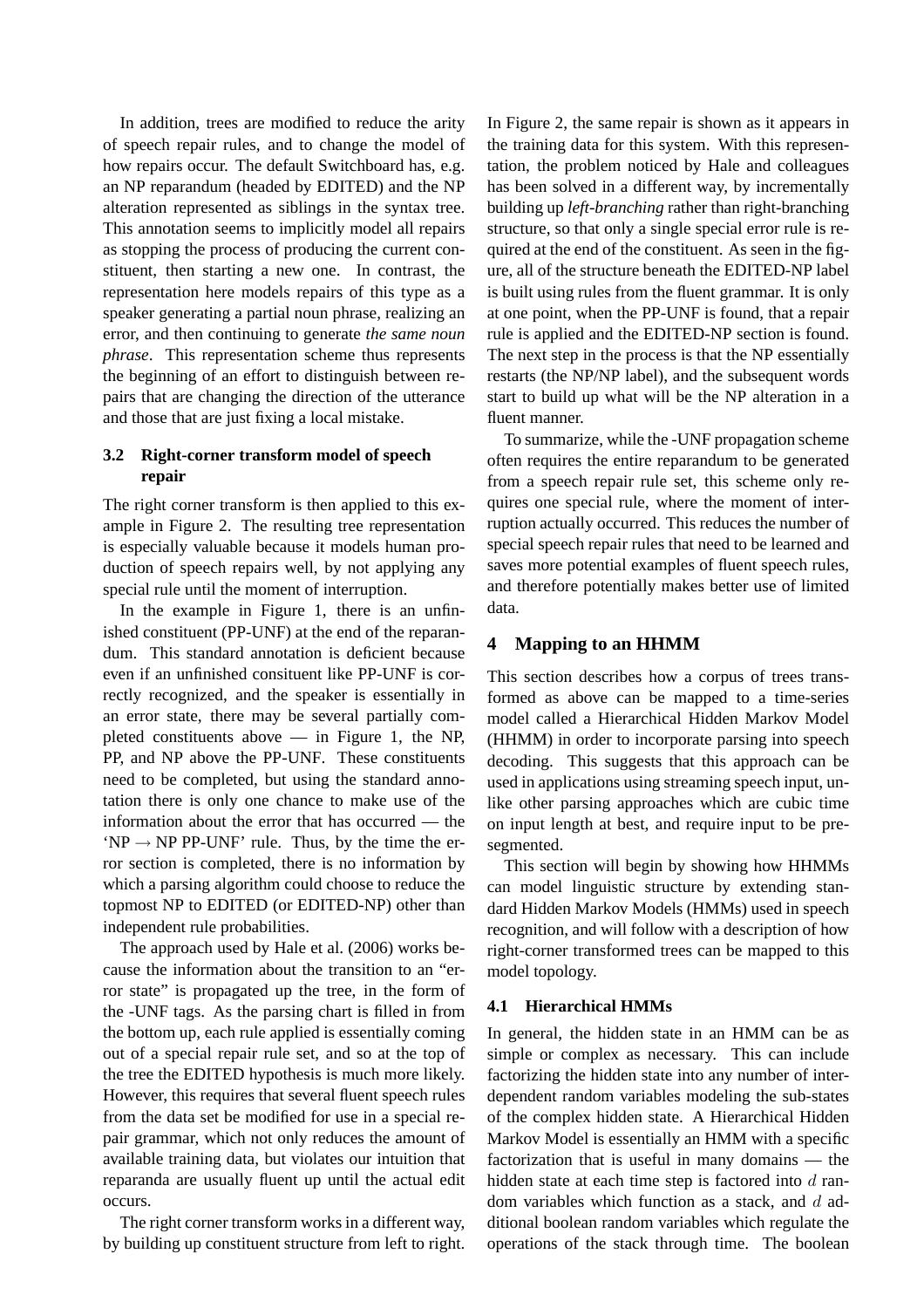random variables are typically marginalized out when performing inference on a sequence.

While the vertical direction of the hidden sub-states (at a fixed  $t$ ) represents a stack at a single point in time, the horizontal direction of the hidden sub-states (at a fixed  $d$ ) can be viewed as simple HMMs at depth d, taking direction from the HMM above them and controlling those below them. This interpretation will be useful when formally defining the transitions between the stack elements at different time steps below.

Formally, HMMs characterize speech or text as a sequence of hidden states  $q_t$  (which may consist of speech sounds, words, and/or other hypothesized syntactic or semantic information), and observed states  $o_t$ at corresponding time steps  $t$  (typically short, overlapping frames of an audio signal, or words or characters in a text processing application). A most likely sequence of hidden states  $\hat{q}_{1,T}$  can then be hypothesized given any sequence of observed states  $o_{1,T}$ , using Bayes' Law (Equation 2) and Markov independence assumptions (Equation 3) to define a full  $P(q_{1..T} | o_{1..T})$  probability as the product of a *Language Model (*ΘL*)* prior probability and an *Observation Model* ( $\Theta$ <sub>O</sub>) likelihood probability:

$$
\hat{q}_{1..T} = \underset{q_{1..T}}{\text{argmax}} \, \mathsf{P}(q_{1..T} \, | \, o_{1..T}) \tag{1}
$$

$$
= \underset{q_{1..T}}{\text{argmax}} P(q_{1..T}) \cdot P(o_{1..T} | q_{1..T}) \tag{2}
$$

$$
\stackrel{\text{def}}{=} \underset{q_{1..T}}{\text{argmax}} \prod_{t=1}^{T} \mathsf{P}_{\Theta_{\mathbf{L}}}(q_t | q_{t-1}) \cdot \mathsf{P}_{\Theta_{\mathbf{O}}}(o_t | q_t) \tag{3}
$$

Language model transitions  $P_{\Theta_L}(q_t | q_{t-1})$  over complex hidden states  $q_t$  can be modeled using synchronized levels of stacked-up component HMMs in a Hierarchic Hidden Markov Model (HHMM) (Murphy and Paskin, 2001). HHMM transition probabilities are calculated in two phases: a 'reduce' phase (resulting in an intermediate, marginalized state  $f_t$ ), in which component HMMs may terminate; and a 'shift' phase (resulting in a modeled state  $q_t$ ), in which unterminated HMMs transition, and terminated HMMs are re-initialized from their parent HMMs. Variables over intermediate  $f_t$  and modeled  $q_t$  states are factored into sequences of depth-specific variables — one for each of D levels in the HMM hierarchy:

$$
f_t = \langle f_t^1 \dots f_t^D \rangle \tag{4}
$$

$$
q_t = \langle q_t^1 \dots q_t^D \rangle \tag{5}
$$

Transition probabilities are then calculated as a product of transition probabilities at each level, using level-specific 'reduce'  $\Theta_F$  and 'shift'  $\Theta_Q$  models:

$$
P(q_t | q_{t-1}) = \sum_{f_t} P(f_t | q_{t-1}) \cdot P(q_t | f_t | q_{t-1}) \qquad (6)
$$

$$
\stackrel{\text{def}}{=} \sum_{f_t^1 \cdot f_t^D} \prod_{d=1}^D P_{\Theta_F}(f_t^d | f_t^{d+1} q_{t-1}^d q_{t-1}^{d-1})
$$

$$
\cdot \prod_{d=1}^D P_{\Theta_Q}(q_t^d | f_t^{d+1} f_t^d q_{t-1}^d q_t^{d-1}) \quad (7)
$$

with  $f_t^{D+1}$  and  $q_t^0$  defined as constants.

Shift and reduce probabilities are now defined in terms of finitely recursive FSAs with probability distributions over transition, recursive expansion, and final-state status of states at each hierarchy level. In simple HHMMs, each intermediate state variable is a boolean switching variable  $f_t^d \in \{0, 1\}$  and each modeled state variable is a syntactic, lexical, or phonetic state  $q_t^d$ . The intermediate variable  $f_t^d$  is true (equal to 1) with probability 1 if there is a transition at the level immediately below  $d$  and the stack element  $q_{t-1}^d$  is a final state, and false (equal to 0) with probability 1 otherwise:<sup>4</sup>

$$
\mathsf{P}_{\Theta_{\mathrm{F}}}(f_t^d | f_t^{d+1} q_{t-1}^d q_{t-1}^{d-1}) \stackrel{\text{def}}{=} \{\n\begin{cases}\n\text{if } f_t^{d+1} = \mathbf{0} : [f_t^d = \mathbf{0}]\n\text{if } f_t^{d+1} = \mathbf{1} : \mathsf{P}_{\Theta_{\mathrm{F-Reduce}}}(f_t^d | q_{t-1}^d, q_{t-1}^{d-1})\n\end{cases}\n\tag{8}
$$

where  $f^{D+1} = 1$  and  $q_t^0 = \text{ROOT}$ .

Shift probabilities at each level are defined using level-specific transition  $\Theta_{\text{O-Trans}}$  and expansion  $\Theta_{\text{O-Expand}}$  models:

$$
\begin{aligned}\n\mathsf{P}_{\Theta_{\mathbb{Q}}}(q_t^d \mid f_t^{d+1} f_t^d \; q_{t-1}^d q_t^{d-1}) & \stackrel{\text{def}}{=} \\
\begin{cases}\n\text{if } f_t^{d+1} = \mathbf{0}, \; f_t^d = \mathbf{0} : [q_t^d = q_{t-1}^d] \\
\text{if } f_t^{d+1} = \mathbf{1}, \; f_t^d = \mathbf{0} : \mathsf{P}_{\Theta_{\mathbb{Q}\text{-Trans}}} (q_t^d \mid q_{t-1}^d q_t^{d-1}) \\
\text{if } f_t^{d+1} = \mathbf{1}, \; f_t^d = \mathbf{1} : \mathsf{P}_{\Theta_{\mathbb{Q}\text{-Expand}}} (q_t^d \mid q_t^{d-1})\n\end{cases} \tag{9}\n\end{aligned}
$$

where  $f^{D+1} = 1$  and  $q_t^0 = \text{ROOT}$ . This model is conditioned on final-state switching variables at and immediately below the current HHMM level. If there is no final state immediately below the current level (the first case above), it deterministically copies the current HHMM state forward to the next time step. If there is a final state immediately below the current level (the second case above), it transitions the HHMM state at the current level, according to the distribution  $\Theta_{\text{Q-Trans}}$ . And if the state at the current level is final (the third case above), it re-initializes this state given the state at the level above, according to the distribution  $\Theta_{\text{O-Expand}}$ . The overall effect

<sup>&</sup>lt;sup>4</sup>Here  $\left[\cdot\right]$  is an indicator function:  $\left[\phi\right] = 1$  if  $\phi$  is true, 0 otherwise.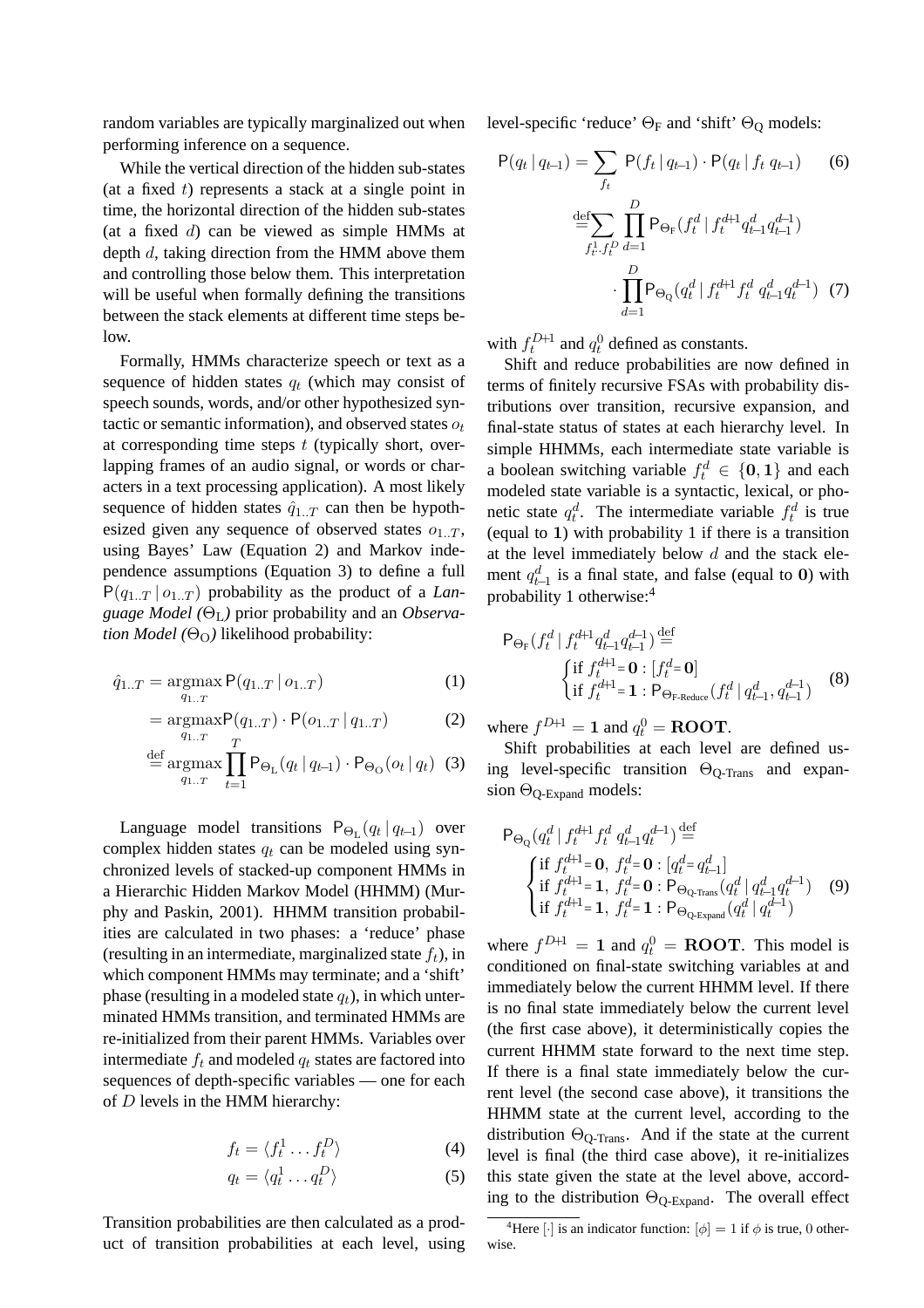$$
t=1 \quad t=2 \quad t=3 \quad t=4 \quad t=5 \quad t=6 \quad t=7 \quad t=8 \quad t=9 \quad t=10 \quad t=11 \quad t=12 \quad t=13
$$
\n
$$
d=1 \quad \sqrt{\frac{9}{9} - \frac{9}{9} - \frac{9}{9} - \frac{9}{9} - \frac{9}{9} - \frac{9}{9} - \frac{9}{9} - \frac{9}{9} - \frac{9}{9} - \frac{9}{9} - \frac{9}{9} - \frac{9}{9} - \frac{9}{9} - \frac{9}{9} - \frac{9}{9} - \frac{9}{9} - \frac{9}{9} - \frac{9}{9} - \frac{9}{9} - \frac{9}{9} - \frac{9}{9} - \frac{9}{9} - \frac{9}{9} - \frac{9}{9} - \frac{9}{9} - \frac{9}{9} - \frac{9}{9} - \frac{9}{9} - \frac{9}{9} - \frac{9}{9} - \frac{9}{9} - \frac{9}{9} - \frac{9}{9} - \frac{9}{9} - \frac{9}{9} - \frac{9}{9} - \frac{9}{9} - \frac{9}{9} - \frac{9}{9} - \frac{9}{9} - \frac{9}{9} - \frac{9}{9} - \frac{9}{9} - \frac{9}{9} - \frac{9}{9} - \frac{9}{9} - \frac{9}{9} - \frac{9}{9} - \frac{9}{9} - \frac{9}{9} - \frac{9}{9} - \frac{9}{9} - \frac{9}{9} - \frac{9}{9} - \frac{9}{9} - \frac{9}{9} - \frac{9}{9} - \frac{9}{9} - \frac{9}{9} - \frac{9}{9} - \frac{9}{9} - \frac{9}{9} - \frac{9}{9} - \frac{9}{9} - \frac{9}{9} - \frac{9}{9} - \frac{9}{9} - \frac{9}{9} - \frac{9}{9} - \frac{9}{9} - \frac{9}{9} - \frac{9}{9} - \frac{9}{9} - \frac{9}{9} - \frac{9}{9} - \frac{9}{9} - \frac{9}{9} - \frac{9}{9} - \frac{9}{9} - \frac{9}{9} - \frac{9}{9} - \frac{9}{9} - \frac{9}{9} - \frac{9}{9} - \frac{
$$

Figure 3: Sample tree from Figure 2 mapped to  $q_t^d$  variable positions of an HHMM at each stack depth d (vertical) and time step t (horizontal). Values for final-state variables  $f_t^d$  are not shown. Note that some nonterminal labels have been omitted; labels for these nodes can be reconstructed from their children. This includes the EDITED-NP nonterminal that occurs as a child of the NP/NP at  $t=8$ ,  $d=2$ , indicated in boldface.

is that higher-level HMMs are allowed to transition only when lower-level HMMs terminate. An HHMM therefore behaves like a probabilistic implementation of a pushdown automaton (or 'shift-reduce' parser) with a finite stack, where the maximum stack depth is equal to the number of levels in the HHMM hierarchy.

### **4.2 Mapping trees to HHMM derivations**

Any tree can now be mapped to an HHMM derivation by aligning the nonterminals with  $q_t^d$  categories. First, it is necessary to define rightward depth  $d$ , right index position  $t$ , and final (right) child status  $f$ , for every nonterminal node A in a tree, where:

- $\bullet$  d is defined to be the number of right branches between node A and the root,
- $\bullet$  t is defined to be the number of words beneath or to the left of node A, and
- f is defined to be 0 if node A is a left (or unary) child, 1 otherwise.

Any binary-branching tree can then be annotated with these values and rewritten to define labels and finalstate values for every combination of  $d$  and  $t$  covered by the tree. This process simply copies stacked up constituents over multiple time steps, while other constituents are being recognized. Coordinates  $d, t \leq$  $D, T$  that are not covered by the tree are assigned label '−', and  $f = 1$ . The resulting label and final-state values at each node now define a value of  $q_t^d$  and  $f_{t+1}^d$ for each depth  $d$  and time step  $t$  of the HHMM (see Figure 3). Probabilities for HHMM models  $\Theta_{\text{Q-Expand}}$ , ΘQ-Trans, and ΘF-Reduce can then be estimated from these values directly. Like the right-corner transform, this mapping is reversible, so q and f values can be taken from a hypothesized most likely sequence and mapped back to trees (which can then undergo the reverse of the right-corner transform to become ordinary phrase structure trees).

### **5 HHMM Application to Speech Repair**

While the HHMM parser described above can produce the same output as a standard probablistic CYK parser (the most likely parse tree), the different parsing strategy of an HHMM parser and the close connection of this system with a probabilistic model of semantics present potential benefits to the recognition of disfluent speech.

First, by using a depth-limited stack, this model better adheres to psycholinguistically observed short term memory limits that the human parser and generator are likely to obey (Cowan, 2001; Miller, 1956). The use of a depth-limited stack is enabled by the right-corner transform's property of transforming right expansions to left expansions, which minimizes stack usage. Corpus studies (Schuler et al., 2008) suggest that broad coverage parsing can be achieved via this transform using only four stack elements. In practical terms this means that the model is less likely than a standard CYK parser to spend time and probability mass on analyses that conflict with the memory limits humans appear to be constrained by when generating and understanding speech.

Second, this model is part of a more general framework that incorporates a model of referential semantics into the parsing model of the HHMM (Schuler et al., in press). While the framework evaluated in this paper models only the syntactic contribution to speech repair, there are some cases where syntactic cues are not sufficient to distinguish disfluent from fluent utterances. In many of these cases, semantic information is the only way to tell that an utterance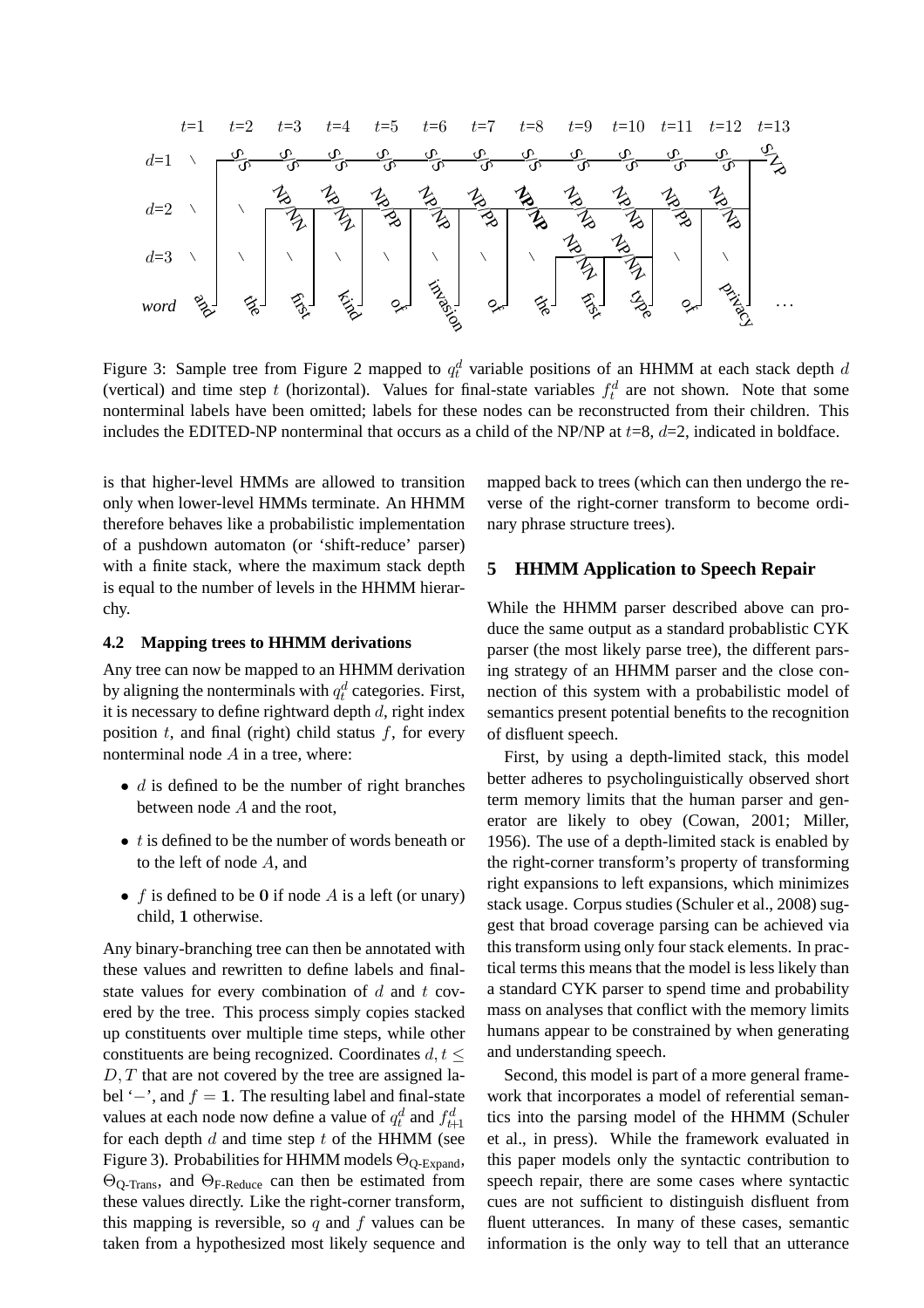contains a repair.<sup>5</sup> A recognition system that incorporates referential semantics with syntax should improve the accuracy of speech repair recognition as it has been shown to increase recognition of entities in fluent speech recognition (Schuler and Miller, 2005).

Finally, the semantic model just described, as well as the mechanics of the HHMM parser on a rightcorner transformed grammar, combine to form a model that accounts for two previously distant aspects of speech processing: referential semantics and speech repair. From the generative view of language processing, the model starts with a desired referent, and based on that referent selects the appropriate syntactic structures, and within those it selects the appropriate lexical items to unambiguously describe the referent. In the semantic sense, then, the model is operating in a top-down fashion, with the referent being the driving force for the generation of syntax and words. However, since the model is also working in a leftto-right fashion on a highly left-branching grammar, there is also a bottom-up composition of constituents, which models the phenomenon of speech repair naturally and accurately.

### **6 Evaluation**

The evaluation of this system was performed on the Switchboard corpus of transcribed conversational speech, using the *mrg* annotations in directories 2 and 3 for training, and the files sw4004.mrg to sw4153.mrg in directory 4 for evaluation, following Charniak and Johnson (2001). In addition to testing the HHMM parser on the Switchboard corpus, the experiment testing a CYK parser from Miller and Schuler (2008) was replicated, with slightly better results due to a change in the evaluation script $6$  and small changes in the binarization process (both of these changes affect the baseline and test systems).

The input to the system consists of the terminal symbols from the trees in the corpus section mentioned above. The terminal symbol strings are first pre-processed by stripping punctuation and empty categories, which could not be expected from the output of a speech recognizer. In addition, any information about repair is stripped from the input, including partial words, repair symbols, $^7$  and interruption point information. While an integrated system for

| <b>System</b>          | <b>Parseval F</b> | <b>EDIT F</b> |
|------------------------|-------------------|---------------|
| <b>Baseline</b>        | 63.43             | 41.82         |
| <b>CYK (H06)</b>       | 71.16             | 41.7          |
| <b>RCT</b>             | 73.21             | 61.03         |
| <b>HHMM+RCT</b>        | 77.15             | 68.03         |
| TAG-based model (JC04) |                   | 79.7          |

Table 1: Baseline results are from a standard CYK parser with binarized grammar. We were unable to find the correct configuration to match the baseline results from Hale et al. RCT results are on the right-corner transformed grammar (transformed back to flat treebank-style trees for scoring purposes). HHMM+RCT results are for the HHMM parser described in this paper. CYK and TAG lines show relevant results from related work.

processing and parsing speech may use both acoustic and syntactic information to find repairs, and thus may have access to some of this information about where interruptions occur, this testing paradigm is intended to evaluate the use of the right-corner transform in a time-series model on parsing speech repair. To make a fair comparison to the CYK baseline of Hale et al. (2006), the recognizer was given correct part-of-speech tags as input along with words.

The results presented here use two standard metrics for assessing accuracy of transcribed speech with repairs. The first metric, Parseval F-measure, takes into account precision and recall of all non-terminal (and non pre-terminal) constituents in a hypothesized tree relative to the gold standard. The second metric, EDIT-finding F, measures precision and recall of the words tagged as EDITED in the hypothesized tree relative to those tagged EDITED in the gold standard. F score is defined as usual,  $2pr/(p + r)$  for precision p and recall r.

Table 1 shows the results of experiments using the model of speech repair described in this paper. The 'Baseline' result shows the accuracy of the binarized grammar at parsing the Switchboard test set. The 'RCT' result shows the accuracy of parsing when the right-corner transform is performed on the trees in the training set prior to training. Finally, the 'HHMM+RCT' results shows the accuracy of the HHMM parser system described in this paper, trained on right-corner trees mapped to the random variables at each time step.

These results show an improvement over the standard CYK parsing algorithm, in both overall parsing accuracy and EDIT-finding accuracy. This shows that the HHMM parser, which is more applicable to speech input due to its asymptotic linear time com-

<sup>&</sup>lt;sup>5</sup>For example, the sentence "The red...uh...blue box" is more likely to be considered a repair in a context with single colored boxes, whereas the sentence "The big. . . uh. . . blue box" is less likely to be considered a repair in the same context, although the two sentences have the same syntactic structure.

<sup>&</sup>lt;sup>6</sup>Specifically, we switched to using the evalb tool created by Sekine and Collins (1997).

 $7$ The Switchboard corpus has special terminal symbols indicating e.g. the start and end of the reparandum.